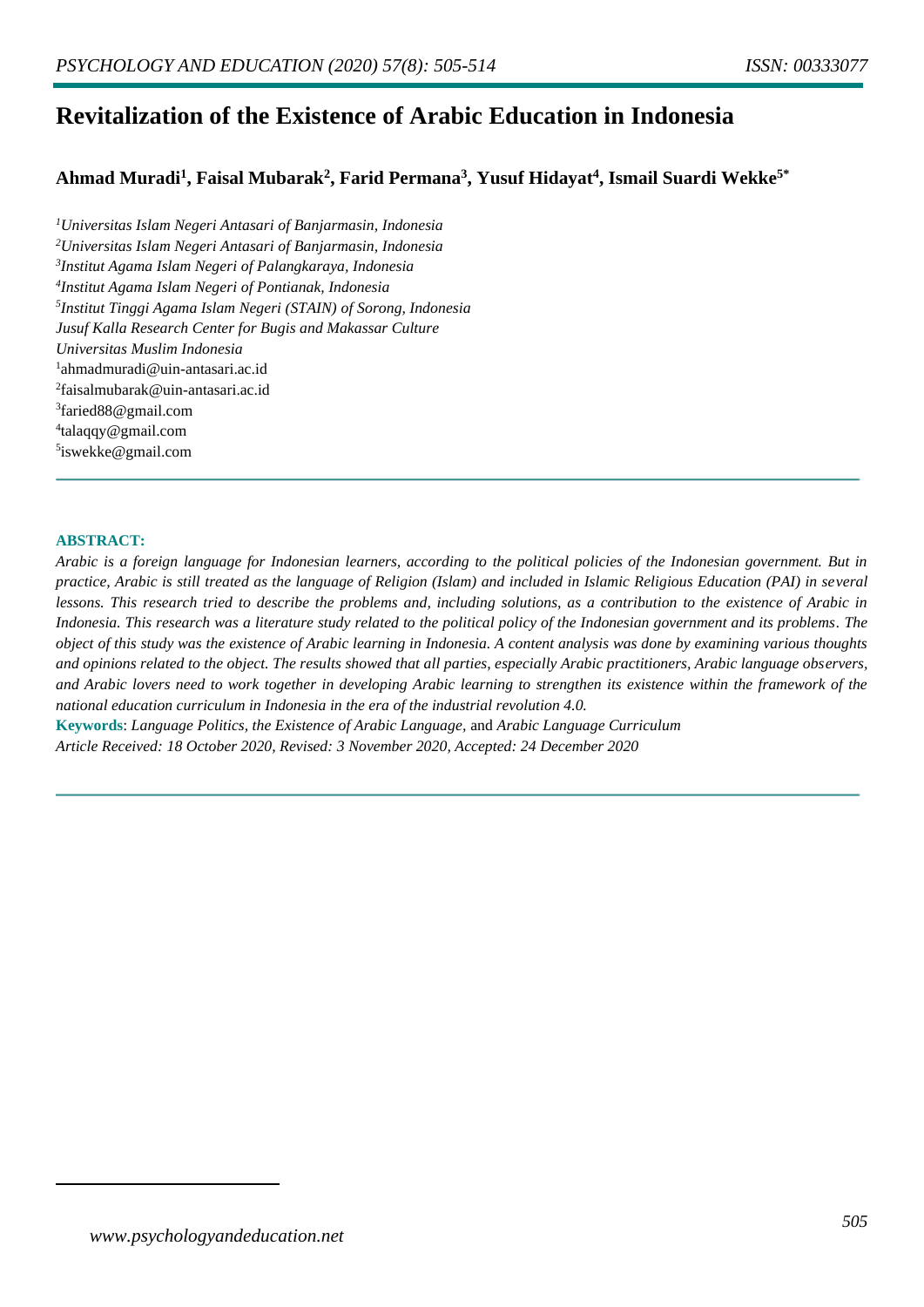#### **Introduction**

The entry of Islam in Indonesia has a long history. The authors presented four opinions regarding this matter, namely those of Kersten, C., Syafrizal, Baiti-Razzaq, and Dalimunth, which mutually reinforce each other. Kersten C. (2017) argue that there are three theories about when Islam entered Indonesia (Nusantara). First, the Indian theory, which states that Indian traders from Gujarat and the Malabar coast brought Islam to Indonesia, as stated by J. Pijnapel and Snouck Hurgronje. Secondly, the Bengali theory, which is supported by the existence of tombstones found and thought to have originated from Bengal and the geographical position and trade relations close to Southeast Asia. Thirdly, the Chinese theory, viewing that Islam came to Indonesia from China through Champa, which is located in southern Vietnam and Cambodia today. This theory is reinforced by the information obtained from early travel records, acceptance that India is a point of origin, Moquette's discovery, and descriptions of Muslim gravestones found in northern Sumatra.

Apart from the three theories put forward by Kersten C, there are two other theories put forward by Baiti and Raz (2014), Syafrizal (2015), and Dalimunthe (2016), namely Persian and Arabic theories. According to Persian theory, Islam entered Indonesia by the Persians. The basis of this theory is the existence of the association of Persians in Aceh since the 15th century which fostered a culture of using the title Shah commonly used in Persia which was also used by kings. There is also a culture of commemorating Ashura on the 10th of Muharram on the death of Prophet Muhammad's grandchildren, Hasan and Husen, which is a celebration that originated in Persia. (Baiti, & Razzaq<sup>, 2014</sup>) In Syafrizal's notes, this Persian theory emerged allegedly because of the existence of the word "Abdas", a Persian word meaning ablution that is used by the Sundanese (Syafrizal, 2015). The Arab theory says that Islam in Indonesia came from its direct source, namely the Arabs. This theory is supported by Naquib al-Attas, Buya Hamka,

Keyzer, M. Yunus Jamil, and Crawfurd. (Baiti, & Razzaq 2014; Syafrizal, 2015)

The history above indicates that Islam has long roots in the archipelago. And Indonesia is one of the states with the most populous muslim in the word. (Yusuf, & Wekke, 2020) The entry of Islam to Indonesia affects the existence of Arabic in Indonesia since it is inseparable from Islam. (Mubarak<sup>, 2018</sup>) This statement is supported by the policy of language politics in Indonesia with two related decisions issued in 1975 and 1999. The national political policy in 1975 indicated that being a foreign language that first came to Indonesia, Arabic, however, was not explicitly stated as a foreign language recognized officially by the Indonesian state. (Effendy, 2018)

The authors argue that there is no doubt that Arabic exists today, but its development, both internationally and in Indonesia, needs to be examined. Hakim, who conducted a study on this matter (Ghozali, 2018), said that Arabic is declining today due to the assumption that Arabic is an ancient language, is not substantial to study, and is only a religious language, not an international language (Wahab, 2016; Permata, 2017). Meanwhile, the authors have a future view, namely how to strengthen the existence of Arabic so that it continues to be sound and spread worldwide.

The progress of the industrial revolution 4.0 era is unstoppable. The beginning of this era was marked by the emergence of Artificial Intelligence (Syahiy, 2018), which can replace teachers in teaching knowledge, such as, for example, through the Speak and Translate program. In this era, smartphones such as Smartphones, I-Pads, Gadgets, Tablets, WhatsApp, WeChat, Line, and others appear in the Android application. Inevitably, learning Arabic must also innovate and follow these technological developments, following the expected learning objectives. This means that, on the one hand, the existence of Arabic in Indonesia must continue to be strengthened and, on the other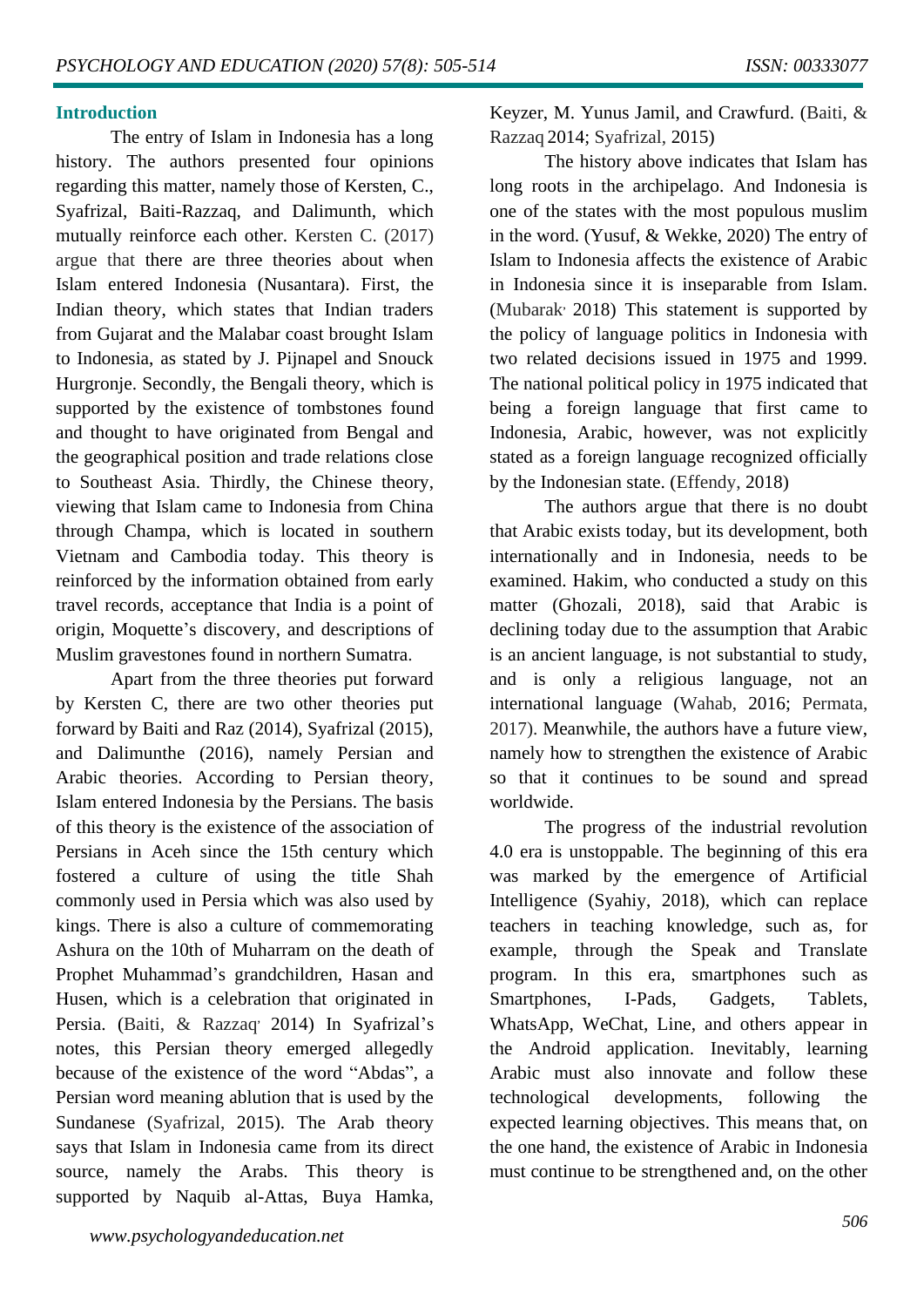hand, Arabic learning must not be left behind in terms of technological development.

This paper, the authors focus on the revitalization of the Arabic existence of the Indonesian government's language policy based on government regulation number 57 of 2014. Studies on language politics have been carried out and even linked to histories, such as language politics in the Dutch colonial era by Groeneboer (1999), language politics related to foreign workers in Indonesia in the free-market era by Syaifudin (2015), an article written by Arono who talked about Language and Education Policy (Arono, 2016), and a study on the national language policy versus foreign language attitudes written by Harahap (2018). In this paper, the authors focus more on the attitudes and steps taken to strengthen the existence of Arabic in Indonesia.

#### **Method**

As a literature study, this paper examined the thoughts and opinions contained in various pieces of literature. The objects of this research were Arabic in the National Education Curriculum and how to strengthen its existence in Indonesia, which is also a source of data. The data was sourced from documents available (Creswell, 2010). The steps of the analysis carried out were making categories of the information obtained, selecting one of the categories and placing it in a theoretical model, and composing a narrative of the relationships between the categories found. (Creswell, 2010) The conclusion was drawn deductively.

# **Literature Study**

# **1. Definition of Existence**

The word existence comes from English (Echols & Shadily, 2005). In the study of the philosophy of language, there was a sect called Existentialism with its figures: SØren Aabye Kierkegaaard (1813-1855) (Garff, 2000) from Denmark and Karl Jaspers (1883-1916) (Okeke, 2011) and Martin Heidegger (1889-1976) from Germany. (T. Sheehan 1998) However, this sect was then popularized by Jean Paul Satre (1905- 1980) and much influenced the next existentialism philosophy and even became a reference and symbol of existentialism (Assya'bani , 2018).

According to IR Pudjawijatna, there are four general characteristics of existentialism, namely 1) people exist in the seriousness of a certain person, 2) people must relate to the world, 3) people are a unity before the separation between their soul and body, and 4) people are related to 'Ada (Pudjawijatna, 1983). Commenting on the four general characteristics of existentialism, Hidayat supported the opinion of Pudjawijatna and said that the goal of existentialism philosophy is to understand the whole reality, and to be aware of that understanding, one must have knowledge of humans, who know it. Because a human being is destined to occupy the position of knowing himself/herself and that way he/she exists (Hidayat 2009).

The description above reinforces Sartre's opinion, viewing that "Man is nothing else but that which he makes of himself." (Sarte, 1948). Related to the study of Arabic, it is humans and their seriousness that have the most role in making the Arabic language actual and real in their lives and, even further, affirming their identity as the most perfect linguists in the world.

According to Alwasilah, the deepest conscience that exists in humans is their desire to be recognized and understood by other members of society through communication with the language of that community (Alwasilah, 2010). Arabic is a part of humans that is nurtured by 'language maintenance' and can strengthen society.

The explanation above indicated that there are several problems in the existence of Arabic that must be solved and overcome. To solve this problem, the authors offer one idea; to understand the general characteristics of one of the philosophies of language, namely existentialism. Reflecting on the meaning of existence and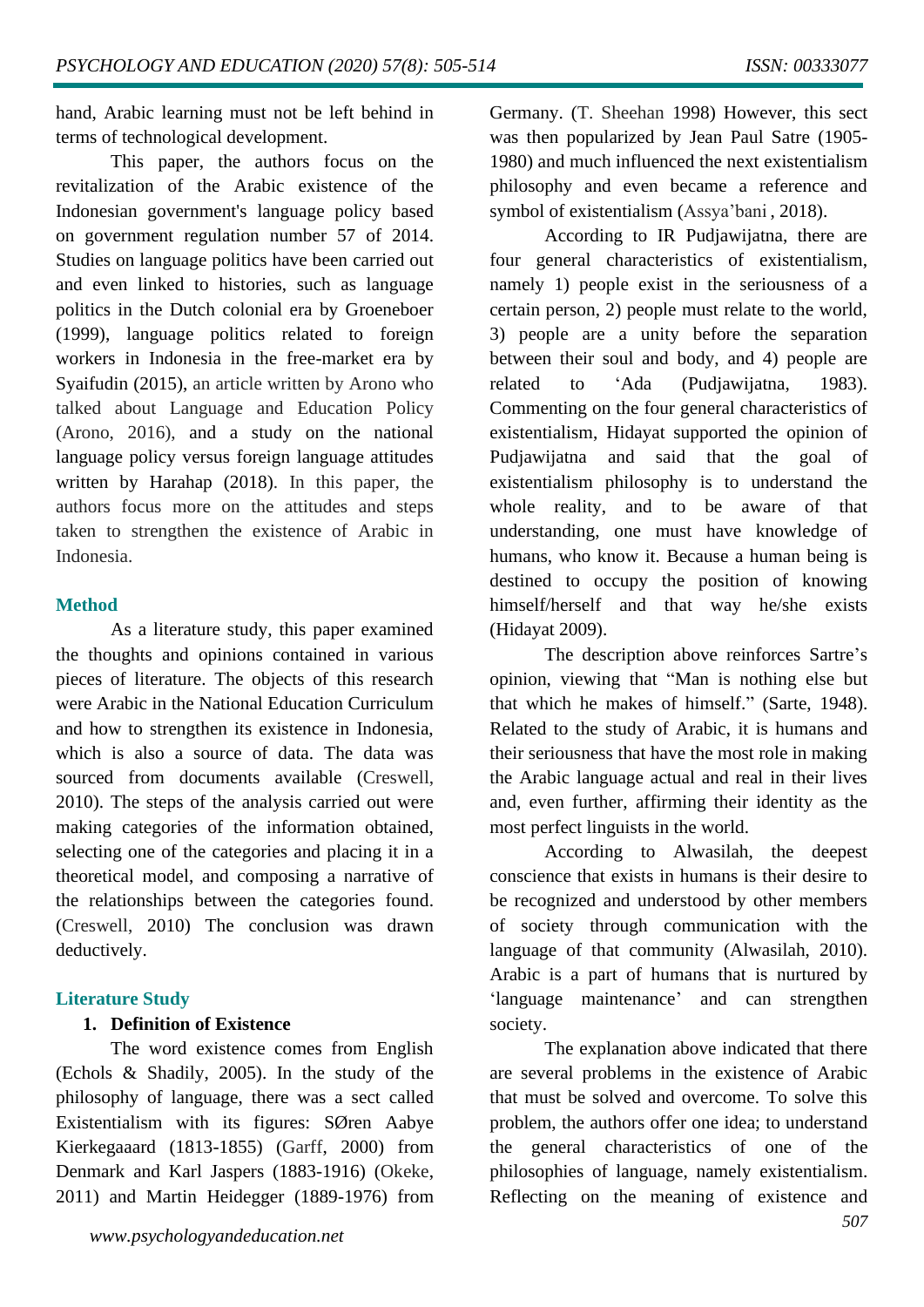understanding of the characteristics of existentialism, it can be understood how to affirm the existence of Arabic in the national education curriculum, namely by applying the four general characteristics of existentialism above.

# **2. The Position of Arabic in the World**

Undeniably, Arabic is one of the most important and interesting languages for the world community to learn. It is thus evident that it is the second foreign language studied. South Korea, a country in Asia, pays attention to Arabic, as shown by the youtube link http://youtu.be/G547FdYEMq0. In general, the authors can show the position of Arabic in the world as follows:

- a. Arabic is the national language and official language for Arab countries, as well as for other countries such as Senegal, Somalia, Negeria, Mali, Mauritania, and others. (Wahab, 2014)
- b. Arabic is an international language, because it has been the official language at the United Nations since 1973 other than English, French, Spanish, Russian, and Chinese. (Muradi, 2011; Rahmatullah, 2014)
- c. Arabic is the language of civilization. There are at least two reasons why Arabic is called the language of civilization, namely: 1) Arabic is the language of the Qur'an, which makes it the glory of Allah. It has no position except because of the Koran. Arabic is standardized and safe from deviation because of the Qu'ran, as Allah says, surah al-Hijr verse 9. 2) Arabic is a language that is constantly evolving and will not die. It can survive to this day. Counted from the time it was established as the standard language, it has reached approximately 1700 years. Is there a language in this world that is more than 500 years old? The answer is definitely none, except Arabic (Bahruddin, 2016).

At least the four positions of Arabic represent its 'super power', which no other language in the world has. Therefore, there is actually no reason to weaken the position of Arabic in various aspects, such as political, economic, social, cultural and educational (Muradi, 2019).

# **RESULTS**

According to Effendy, (2018), there are two documents related to national political policies against foreign languages, namely a government regulation issued in 1975 and another published in 1999. Both describe the various languages in Indonesia, their positions, and functions, and learning in schools and universities. However, amazingly, in the 1975 document, Arabic is not mentioned explicitly among other foreign languages even though it is a foreign language that has earlier arrived and entered the Indonesian archipelago. Besides, the Muslim population of Indonesia has accepted it as a subject matter more than any other foreign language.

On another note, Effendi said that before the issuance of the 1999 government regulation, September 25 to be precise, to position the Arabic language properly, the IMLA INDONESIA (Indonesian Arabic Teachers Association) sent an official letter to the Language Center of the Ministry of Education and Culture of the Republic of Indonesia re-politics of the national language in 1975 by holding a national scientific seminar in September 1999. After that, government regulation on national language politics was published in September 1999, stating that Arabic becomes the second foreign language after English and a compulsory subject in madrasas, and becomes an optional subject in public and private schools (Effendy, 2018).

According to Muljanto Sumardi *et al*. (1974), the Indonesian government established Arabic as a foreign language for Indonesia. The political policy of the national language thereby affirms that in Indonesia Arabic and English have the same status: are foreign languages (Sumardi, et all 1974; Zarkasyi, 2014). This statement is confirmed by the Government Regulation of the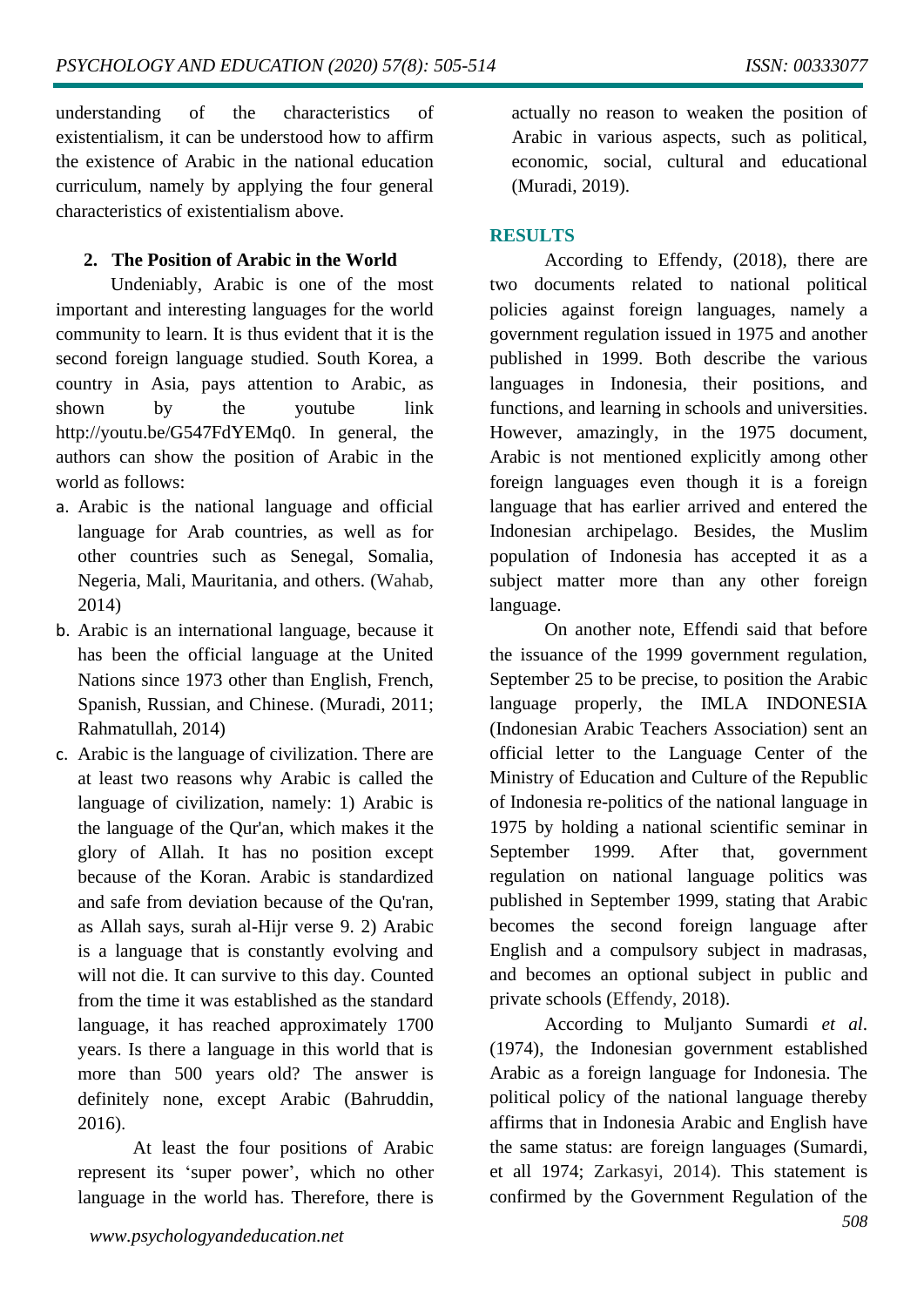Republic of Indonesia Number 57 of 2014 concerning the Development, Coaching, and Protection of Languages and Literature. The Improvement of the Function of the Indonesian Language in chapter 2, article 4, paragraph 3 states that languages in Indonesia other than Indonesian and regional languages are considered foreign languages.

In the government regulation of the Republic of Indonesia Number 57 of 2014, it is clear that languages other than Indonesian and local languages are considered foreign languages. It means that all foreign languages have the same position in Indonesia. However, reality says another fact. There is no doubt about Arabic as a subject in the national curriculum in Indonesia, meaning that it in Indonesia already has an existence.

Like Muradi's explanation that the Arabic language curriculum has been existing since before 1994, there was a dualism of Arabic learning policies in Indonesia. The Ministry of Religion determines Arabic as a compulsory subject starting at the level of madrasah ibtidaiyah to tertiary institutions in all educational institutions under its auspices, including Islamic boarding schools. Meanwhile, the Ministry of Education and Culture views Arabic is only taught in high school as an optional subject and as a department or study program in several universities (Muradi, 2015). In Effendi, as a foreign language, English is taught compulsorily at all levels of public schools, while Arabic is only offered as an optional subject at the Senior High School (SMA) level. Arabic is only taught compulsorily in madrassas. However, English is still given more portions (Effendy, 2018). These facts indicate that there are differences in the treatment between Arabic and English in the presentation of subjects in the curriculum for both schools and madrasas and at the educational level.

According to Effendi's presentation, even Arabic is still a second-class foreign language in the national language policy. Before the establishment of IMLA INDONESIA in 1999, Arabic was not even mentioned in the national language political documents (Effendy, 2018). The position of Arabic before 1999 was weaker than that of other foreign languages, especially English.

Judging from the portion of lesson hours, Arabic in schools/madrasas is only given between 2-3 hours of lessons per week. Meanwhile, English is given more than 5-6 hours of lessons per week. Arabic is still considered part of the Islamic Religious Education (PAI) subject, which consists of morals, fiqh, Qur'an Hadith, Islamic History, and Arabic. Hence, of the number of hours of lessons for PAI subjects, Arabic is only given 2-3 hours of lessons. If Arabic is considered a foreign language, then it should be removed from the PAI and get a larger portion of lesson hours like English. However, it should be noted that the status of Arabic as a foreign language in Indonesia does not mean separating Arabic from Muslims (Muradi, 2014; Wekke 2015).

In the Existentialism perspective curriculum, as quoted by Chaedar, the existentialists advocate education as a way of shaping human beings as a whole, not only as the building of reason. In line with that goal, the (Arabic) curriculum should be flexible by presenting many options for students to choose from. Classes must be rich in teaching material that allows students to express themselves in the form of, among others, literary works of films and dramas (Alwasilah 2010; Huda, 2015).

Thus, it can be said that the existentialism Arabic curriculum emphasizes freedom of choice to create its own essence. The language skills that a person has, the essence is Arabic itself, and Arabic that is perceived by the senses shows its existence.

# **Discussion**

*509* As explained in the section on the meaning of existence, that being 'exist' has a characteristic or sign, namely the four general characteristics of existentialism, the application of the characteristics of existentialism in the philosophy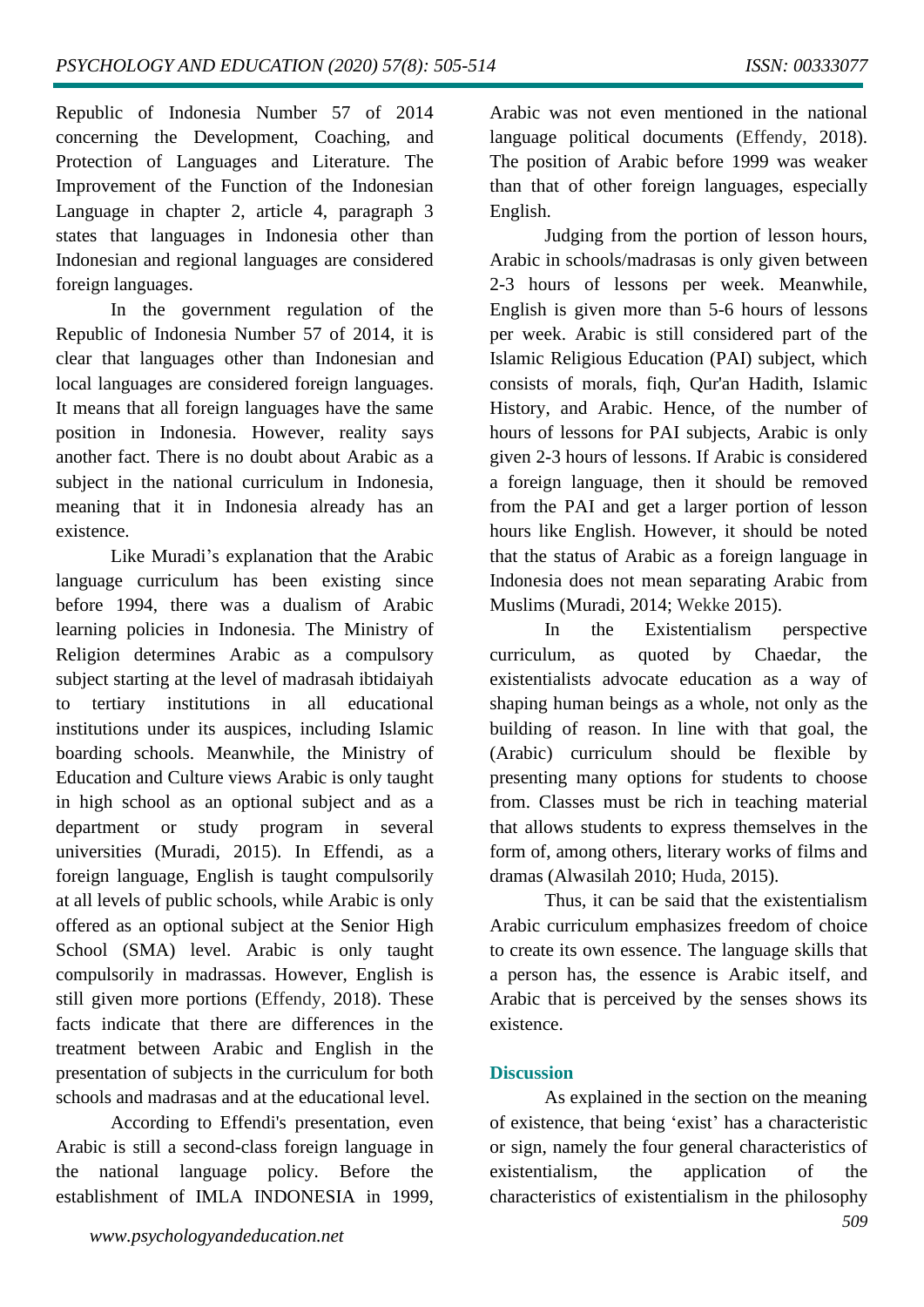above is to adapt it to the existence of Arabic. The characteristics of the existence of Arabic in the spotlight of existentialism philosophy are:

1. Concern for the development of the Arabic language.

Among the "homework" solutions that must be looked for is the presumption that learning Arabic is difficult or that the language that is most difficult to learn is Arabic. To overcome this, we cannot mention only one or two problem points, but we need to pay attention to comprehensive matters related to Arabic learning, starting from learning objectives, materials, teachers, students, methods/strategies, evaluation, to the language environment (Wekke, 2015).

We can already notice and see the movement towards solving this big problem, such as the enthusiasm of Arabic language educators and teachers who always try to improve their abilities by actively participating in training, workshops, and research in Arabic language learning. It means that here we need a vision need a vision and creative ideas to maintain the existence of Arabic. The author quotes from Muh. Idris, et al. (2020) stated that there are two needs to develop humanistic education as a vision and to restore cultural assets (in the case the roots of Islam in Indonesia) to restore the existence of Arabic.

The authors in a community service program in Arabic education in 2019, saw the enthusiasm of Arabic language activists in a district. The activists complained about the complexity of Arabic language education in their schools, starting from the alignments of political policies, school atmosphere, teacher competence, to the lack of student motivation and interest. It seems that they want to be free from the problems of Arabic language education and together to find solutions.

Based on the existentialism-based view of education, it is very appropriate that they have positioned themselves as they are to the problem of Arabic language education. They have expressed their uniqueness and show awareness of themselves. Existentialists have the freedom to make choices by emphasizing the dynamic, active, creative, and processing aspects that should be present in teaching Arabic. The authors are also engaged in writing in Arabic. Therefore, they also pay attention to the development of learning to write. The results of their analysis show that there are alternatives that can solve the problem of learning to write in Arabic. (Muradi, 2018).

2. Participation in grounding Arabic in the world

In essence, all fields of learning have their respective problems, including learning Arabic. Therefore, we should not be trapped and complacent with these problems. We have to participate in solving them by, for example, taking an active, creative, and innovative role in learning Arabic according to their respective interests. We can make various slogans that show Arabic is easy or create applications that make it easier for learners to learn and interact with Arabic. We can also actively use social media such as Youtube, Facebook, Instagram, WhatsApp, and others in motivating learning Arabic.

The existence of Arabic in Indonesia is inseparable from the contribution of the nation owning it, namely Saudi Arabia. During the last 10 years, Saudi Arabia has routinely held Arabic Language Education Training for Indonesian Arabic Teachers every year through Umm Al-Qura University in Mecca. The goal is that the participants who are included for free can develop Arabic language competence actively, passively, and according to the culture of the Arabic speaking people, thus transmitting the Arabic 'virus' to the Indonesian people. From this annual program, there will be more reliable Arabic teachers who will emphasize the form of Arabic in the archipelago.

In addition, there are activities such as the Arabic language Olympiad through the Arabic Language MGMP Forum throughout Indonesia. We really appreciate this activity and it needs to be continued, or even started at the school, sub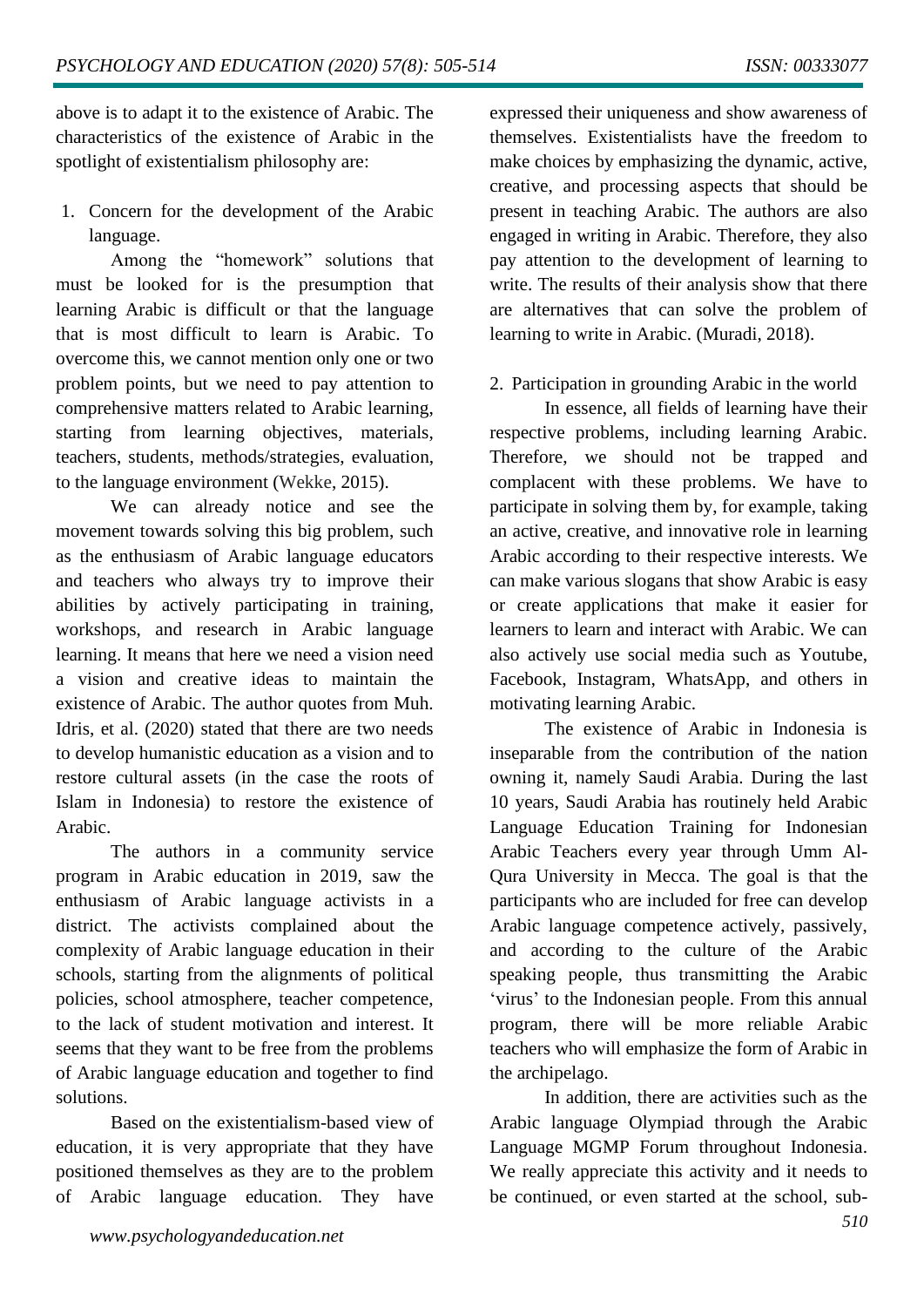district, district, provincial, and national levels. Those who take part in activities like this are called "warriors" for Arabic so that Arabic is truly grounded in the archipelago and the international world.

From this effort, at a later date, we will see and perceive how advanced and existing Arabic is in the arena of our politics and national education to place it on par with or even surpass English.

3. Feeling of being part of a unity and inseparable from Arabic.

According to the authors, an important factor in improving Arabic language skills is selfmotivation, which is able to drive all one's activities towards efforts in the context of advancing Arabic learning. Not only for the progress of himself/herself but also for the advancement of learners and those around him/her.

One of the activities that can improve one's Arabic language skills is linking all activities with Arabic. For example, a student writes down all the information he gets and plans his daily activities in Arabic. He can also encourage other learners his habit so that he gradually created a positive habit of writing everything in Arabic. In this way, an Arabic-speaking environment can be created. With this activity, it can be said that one is well acquainted with Arabic.

#### 4. Showing self-existence with Arabic

Showing our abilities and skills to others as a form of transmitting efforts, processes, and results is a form of motivation to others and is positive.

A person who takes part in Arabic language organizations, such as IMLA INDONESIA (Indonesian Arabic Teacher Association), IMASASI (Indonesian Arabic Literature Student Association), ITHLA (Arabic Language Student Association), Arabic MGMP (Subject Teacher Conference) needs to show his participation to fellow Arabic practitioners, observers, and lovers to motivate them to develop

and advance together. This is because a professional organization essentially includes regulating social relations between members achieve the goals that bind the unity of the organization, for example in showing the existence of Arabic. (Maputra, Syafril, Wekke, Juli, Anggreiny, & Sarry, 2020) Also, our participation in various competitions in the field of Arabic such as the Arabic Olympics competition, Arabic debates, Arabic speeches, Qiraat Kutub, and others needs to be echoed and demonstrated as positive energy for others.

We should be able to apply and realize the four general characteristics of our existence in the field of Arabic so that the existence of Arabic in the world of national education can stand up "with dignity". In fact, with the services of IMLA Indonesia, the existence of Arabic in Indonesia is getting better in the eyes of the government. (Muradi, 2016; Albantani, & Madkur, 2019)

#### **Conclusion**

It can be concluded that there are at least four efforts that need to be made to strengthen the existence of Arabic in Indonesia and even in the world, namely: 1) really caring about the development of Arabic, 2) participating in grounding Arabic in the world, at least in Indonesia, 3 ) feeling being a unity and inseparable from Arabic, and 4) showing selfexistence with Arabic. In real life, Arabic practitioners, observers, and lovers work together in developing Arabic learning to strengthen its existence in the framework of the national education curriculum in Indonesia in the era of the industrial revolution 4.0.

#### **Acknowledgments**

Our greatest appreciation goes to IMLA Indonesia (Indonesian Arabic Teaching Association), both its management and its members as a professional organization that fosters and develops Arabic teaching competences, and to all, Faculty of Tarbiyah and Teacher Training of Universitas Islam Negeri (UIN) Antasari of Banjarmasin,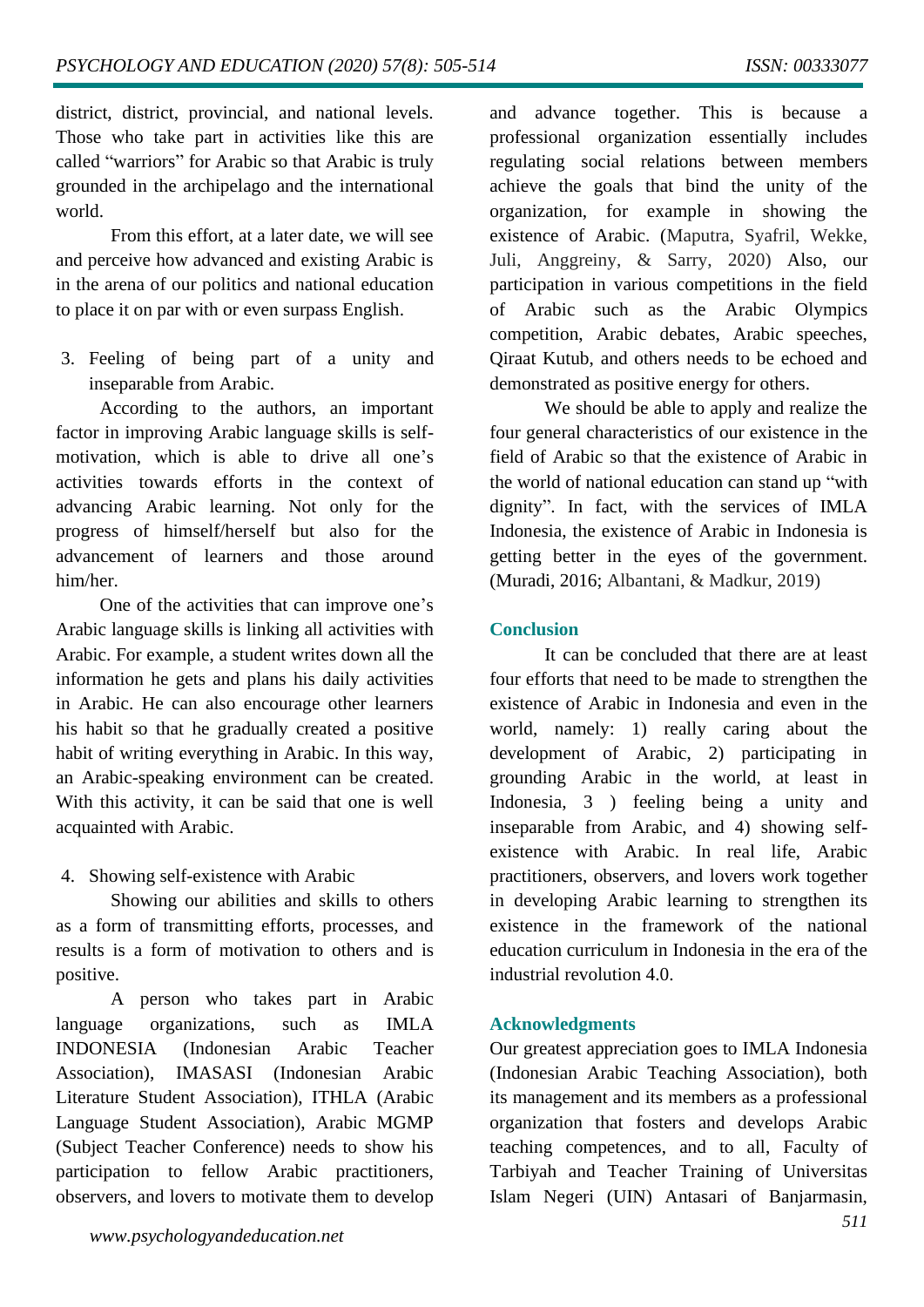Faculty of Tarbiyah and Teacher Training of Institut Agama Islam Negeri (IAIN) of Palangkaraya, Faculty of Tarbiyah and Teacher Training of Institut Agama Islam Negeri (IAIN) of Pontianak, and Sekolah Tinggi Agama Islam Negeri (STAIN) of Sorong.

## **Authors' Contribution**

The five authors collaborated on ideas and problems related to the Existence of Arabic in Indonesia in terms of facing the Industrial Revolution Era 4.0 in Indonesia. Ahmad Muradi, Faisal Mubarak, and Farid Permana developed the theory, while Yusuf Hidayat and Ismail Suardi Wekke verified the analysis method. The five investigated and supervised the findings of this work, discussed the results, and contributed to the final manuscript.

#### **References**

- [1] Albantani, A. M., & Madkur, A., "Teaching Arabic in the era of Industrial Revolution 4.0 in Indonesia: Challenges and opportunities", ASEAN Journal of Community Engagement, 3(2), 3, (2019)
- [2] Alwasilah. A. Chaedar, "Filsafat Bahasa dan Pendidikan", PT. Remaja Rosda Karya, Bandung, (2010).
- [3] Arono, "Kebijakan Bahasa Dan Pendidikan: Menyoal Perda Provinsi Bengkulu Tentang Budaya, Bahasa, Pengajaran Bahasa, dan Politik Bahasa", jurnal Membaca, Volume 1 Nomor 2 November 2016
- [4] Assya'bani, R., "Pendidikan Berbasis Eksistensialis. Al Qalam", Jurnal Ilmiah Keagamaan dan Kemasyarakatan. vol. 11, No. 23, (2018)
- [5] Bahruddin, Uril, "Menjadikan Bahasa Arab Sebagai Media Peradaban Dunia", Makalah disampaikan pada Seminar Internasional tentang Bahasa Arab dan Peradaban Dunia, dalam rangka memperingati Hari Bahasa Arab Internasional 18 Desember. Diselenggarakan oleh Himpunan Mahasiswa Muslim Pascasarjana (Himmpas) UIN

Maulana Malik Ibrahim Malang, (2016), 12 Desember

- [6] Baiti, R., & Razzaq, A., "Teori dan Proses Islamisasi Di Indonesia", Wardah, 15(2), (2014)
- [7] Creswell, J. W., "Research design pendekatan kualitatif, kuantitatif, dan mixed", Pustaka Pelajar, Yogyakarta, (2010).
- [8] Dalimunthe, D., "Kajian Proses Islamisasi Di Indonesia (Studi Pustaka)", Jurnal Studi Agama dan Masyarakat, 12(1), (2016), pp. 115-125.
- [9] Effendy, A. F., "Tarikh a-Lughah al- 'Arabiyah Fi Indunisiya", Cordova Journal: language and culture studies, 8(1), (2018), pp. 30-39.
- [10] Garff, J., "SAK Søren Aabye Kierkegaard. En biografi", [SAK Søren Aabye Kierkegaard. A biography.] København: Gads forlag, (2000)
- [11] Groeneboer, K., "Politik bahasa pada masa Hindia Belanda", Wacana, 1(1), (1999), pp. 32-48.
- [12] Hakim, M. D.. "Eksistensi Bahasa Arab Kontemporer", Dinamika, 3(2), (2018)
- [13] Harahap, S. H., "Kebijakan bahasa nasional versus sikap bahasa asing di Medan, Sumatera Utara. In Seminar Internasional Riksa Bahasa, (2018), November.
- [14] Hidayat, Asep Ahmad, "Filsafat Bahasa, Mengungkap Hakikat Bahasa, Makan dan Tanda", PT. Remaja Rosda Karya, Bandung, (2009).
- [15] Huda, M. M., "Pengembangan Kurikulum Pendidikan Bahasa Arab DI PTAI", El-Wasathiya: Jurnal Studi Agama, 3(2), (2015)
- [16] Idris, M., Willya, E., Wekke, I. S., & Mokodenseho, S. Peace Resolution in Education and Application on Information and Communication Technologhy. Vol. 29, No. 6, (2020), pp. 3349 – 3358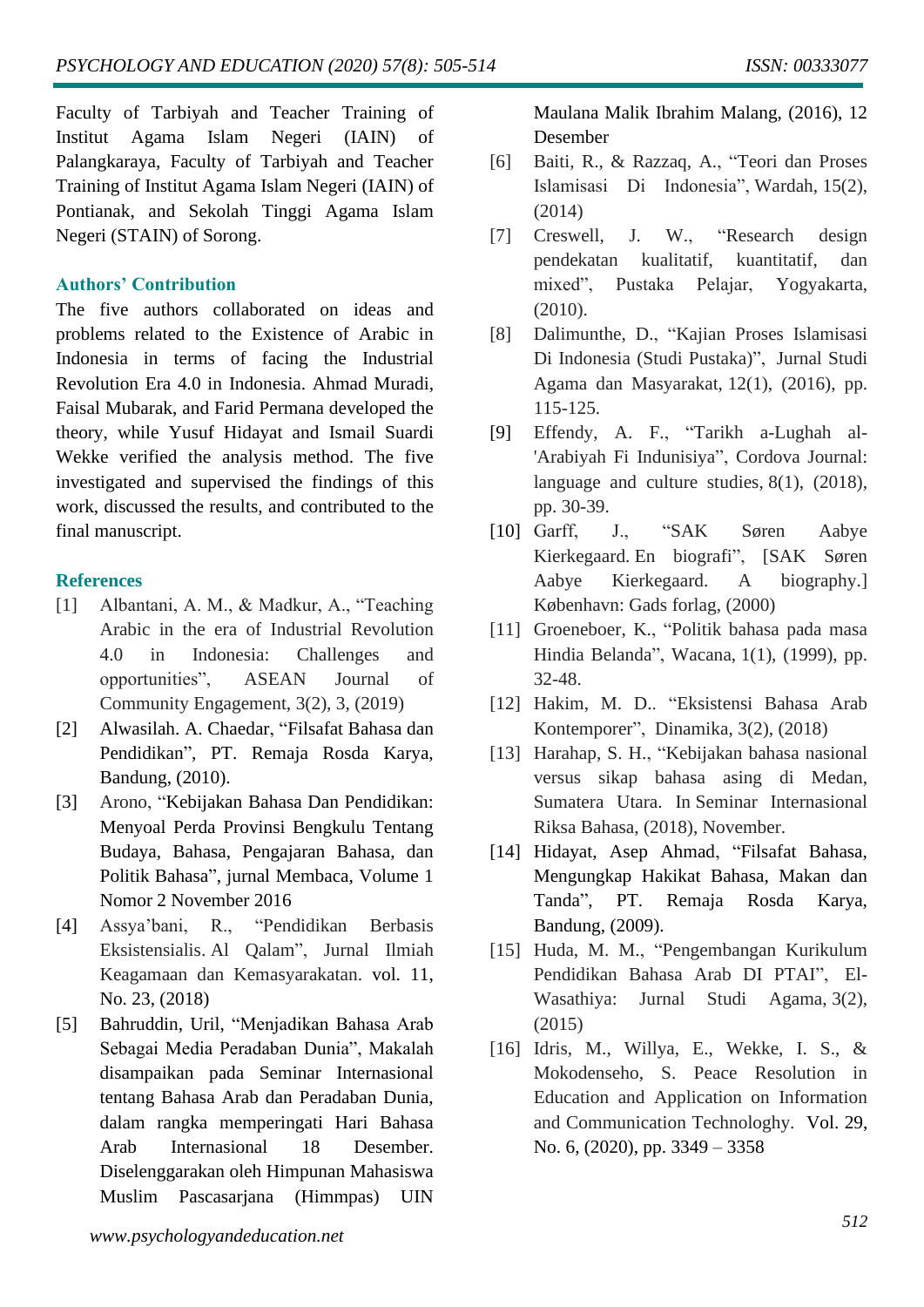- [17] Kersten, C., "History of Islam in Indonesia: Unity in diversity", Edinburgh University Press, (2017).
- [18] M. Echols, John dan Hassan Shadily, "Kamus Inggris Indonesia, PT. Gramedia, Jakarta, (2005)
- [19] Maputra, Y., Syafril, S., Wekke, I. S., Juli, S., Anggreiny, N., & Sarry, S. M., "Building Family's Social Resilience through Batobo Culture: A community environment proposal", In IOP Conference Series: Earth and Environmental Science, Vol. 469, No. 1, (2020), p. 012062, IOP Publishing.
- [20] Mubarak, F., "Ta'lim al-Lughah al-Arabiyyah li al-Nathiqin bi Lughah Ukhra (Dirasah fi Waqi' Ta'lim al-Lughah al-Arabiyyah bi Indonesia)", (LISANUNA): Jurnal Ilmu Bahasa Arab dan Pembelajarannya, (2) 8, (2019)
- [21] Muradi, A., "Bahasa Arab dan Pembelajarannya", Pustaka Prisma, Yogyakarta, (2011).
- [22] Muradi, A., "Tujuan Pembelajaran Bahasa Asing (Arab) Di Indonesia", Jurnal Al Maqayis, 1(1), (2014)
- [23] Muradi, A., "Pembelajaran Menulis Bahasa Arab", Prenada Media Group, Jakarta, (2015).
- [24] Muradi, A., "Pengembangan Kompetensi Guru Bahasa Arab Melalui IMLA Sebagai Organisasi Profesi", Arabi : Journal of Arabic Studies, 1 (2), (2016)
- [25] Muradi, A., "Waqi' Ta'lim Maharah al-Kitabah bi Indonesia Musykilatan wa Hululan", Arabiyât : Jurnal Pendidikan Bahasa Arab dan Kebahasaaraban, 5, (1), (2018)
- [26] Muradi, A., "Al-Lugah al-Arabiyyah wa al-Hadharah al-Islamiyyah al-'Alamiyyah", Artikel yang dipersentasika pada al-Multaqa al-Ilmi al-'Alamy al-Tsani 'Asyar li al-Lugah al-'Arabiyyah wa al-Mu'tamar al-Sadis li al-Ittihad Mudarrisy al-Lugah al-Arabiyyah di Universitas Padjajaran, Bandung, (2019), 16-18 Oktober
- [27] Okeke, J., "Africa's Restoration: Redicovering the Place of African Cultural Values in an Ichabodded History",. Uyo: Eljohns Publishers, (2011)
- [28] Permata, B. A., "Reorientasi Pembelajaran Bahasa Arab". Hasil Penelitian, STAIN Kediri, (2017)
- [29] Pudjawijatna, I. R., "Manusia Dengan Alamnya (Filsafat Manusia)", Bina Aksara, Jakarta, (1983)
- [30] Rahmatullah, S., "Pengembangan Kurikulum Pendidikan Bahasa Arab bagi Penutur Bahasa Indonesia (Orang yang Berbahasa Indonesia)", SYAMIL, 2(1), (2014)
- [31] Sarte. Jean Paul, "Existensialism and Humanism", (terj. Ph. Mairet), Methuen, Co dan Ltd., London, (1948).
- [32] Sheehan, T., "Heidegger, Martin (1889- 1976)", (1998).
- [33] Sumardi, Muljanto, dkk., "Pedoman Pengajaran Bahasa Arab pada Perguruan Tinggi/IAIN", Proyek Pengembangan Sistem Pendidikan Agama, Jakarta, (1974).
- [34] Syafrizal, A., "Sejarah Islam Nusantara", Islamuna: Jurnal Studi Islam, 2(2), (2015)
- [35] Syahiy, Samiyah, "al-Zaka' al-Ishthina'iy Baina al-Waqi' wa Ma'mul (Dirasah Teqniyyah wa Maidaniyah)", al-Multaqa al-Dauly, al-Zaka' al-Ishthina'iy al-Jadid al-Qanun al-Jaza'ir, (2018), 26-27 November
- [36] Syaifudin, A., "Politik Bahasa Untuk Tenaga Kerja Asing Di Indonesia Pada Era Pasar Bebas. Seminar Nasional PIBSI XXXVII, (2015), Oktober
- [37] Wahab, M. A., "Peran Bahasa Arab dalam Pengembangan Ilmu dan Peradaban Islam", Arabiyât : Jurnal Pendidikan Bahasa Arab dan Kebahasaaraban, 1, (1), (2014)
- [38] Wahab, M. A., "Standarisasi kurikulum pendidikan bahasa Arab di perguruan tinggi keagamaan Islam negeri. Arabiyat: jurnal pendidikan bahasa Arab dan kebahasaaraban, 3(1), (2016)